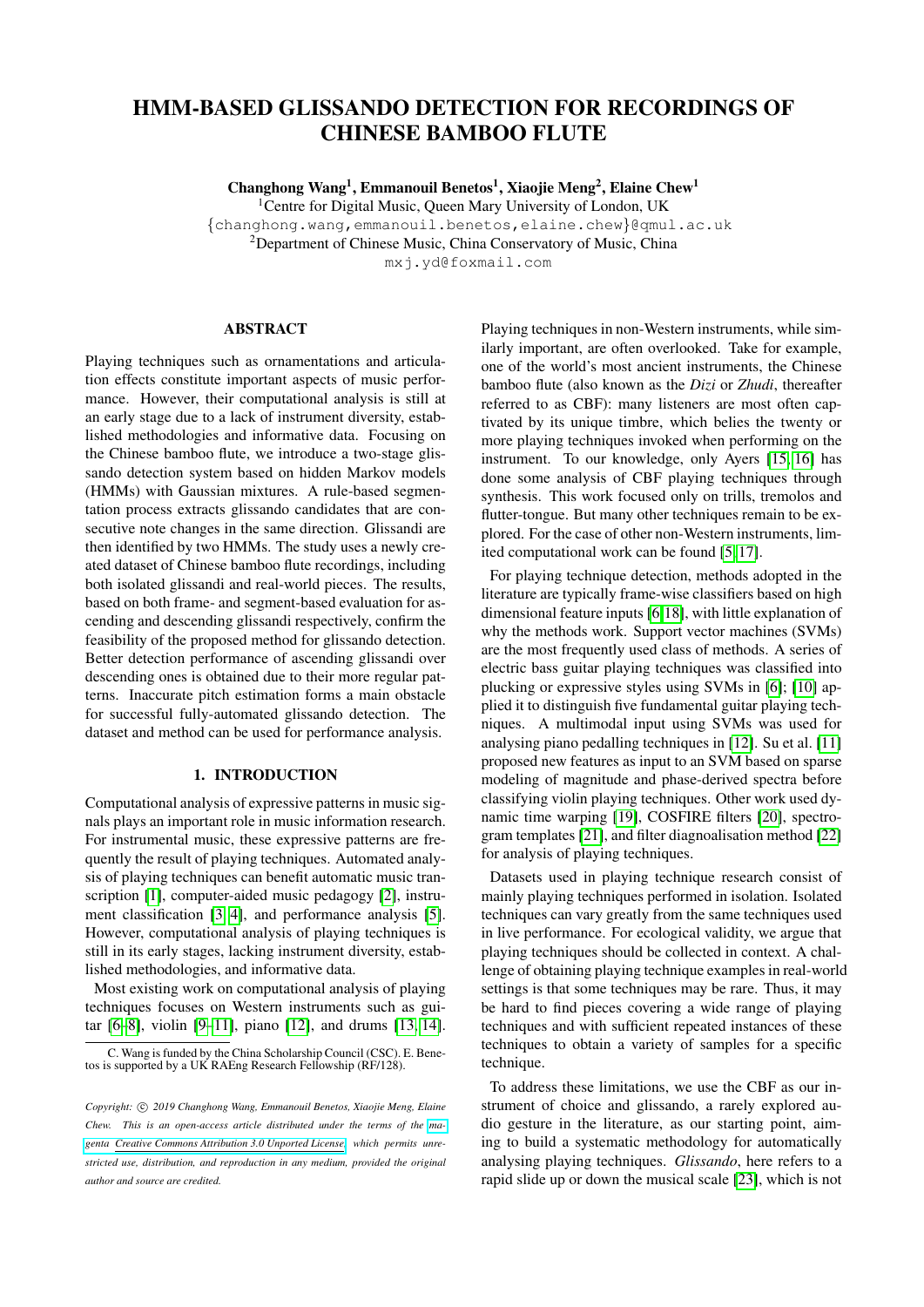<span id="page-1-0"></span>

Figure 1. Spectrogram of two ascending and two descending glissando examples in Chinese bamboo flute music.

comparable to the one defined as a continuous slide from one note to another in [\[24\]](#page-5-15). Fig. [1](#page-1-0) shows a spectrogram of a series of two ascending and two descending CBF glissandi. As can be seen, they exhibit a readily recognisable pattern, resembling rapid scale segments. Glissando detection in CBF playing is not straightforward: CBF glissandi are less regular than the stair-like glissando patterns in piano and guitar playing [\[18\]](#page-5-8). For the same glissando type, variations exist in the ways they are executed between different players, different pieces, and even different parts of the same piece. The main characteristic of glissando is the consecutive note change, which we claim can be captured by latent states of a hidden Markov model (HMM) [\[25,](#page-5-16) [26\]](#page-5-17). HMMs enable the decoding of note evolution while smoothing outlier variations within performed glissandi.

In this paper, we make a first attempt to the computational analysis of CBF glissandi. A new dataset including both isolated glissandi and real-world pieces is created and is being prepared for public release. Based on the analysis of ground truth statistics, we propose a two-stage detection system. A rule-based segmentation process first extracts glissando candidates that are consecutive note changes in the same direction. Different from traditional binary classification, the false positives obtained in the segmentation stage, which exhibit similar pitch evolution and duration as the ground truth, are used to train a non-glissando HMM (NG-HMM). A glissando HMM (G-HMM) is trained using all ground truth glissandi in the training set. Glissandi are then identified by two HMMs at test time.

## 2. DATASET

## 2.1 Dataset Information

The glissando analysis dataset, CBF-GlissDB, comprises recordings by ten expert CBF players from the China Conservatory of Music. All data is recorded in a professional recording studio using a Zoom H6 recorder at 44.1kHz/24 bits. Each player performs both isolated glissandi covering all notes on the CBF and one full-length piece—*Busy Delivering Harvest* < 扬鞭催马运粮忙 >> or *Morning* < 早  $l_{\mathbb{R}}^{\mathbb{R}}$ . Players are grouped by flute type (C and G, the most representative types for Southern and Northern styles, respectively) and each player uses their own flute. Details of

recording length and number of glissandi in each group are shown in Table. [1.](#page-1-1)

<span id="page-1-1"></span>

|               |   | Isolated glissandi |                                                        | Whole-piece recordings                      |        |                                              |  |  |
|---------------|---|--------------------|--------------------------------------------------------|---------------------------------------------|--------|----------------------------------------------|--|--|
| Players Flute |   |                    | Length #glissandi<br>$(mins)$ $[\uparrow, \downarrow]$ | Piece, style                                | (mins) | Length #glissandi<br>$[\uparrow,\downarrow]$ |  |  |
| $1 - 3$       |   | $C = 2.4$          |                                                        | [58,47] <i>Morning</i> , Southern $16.0$    |        | [24,0]                                       |  |  |
| $4 - 10$      | G | 5.0                | [117, 112]                                             | <b>Busy Delivering</b><br>Harvest, Northern | 28.0   | [23, 106]                                    |  |  |

Table 1. Dataset information.

In order to assess the performance of the proposed glissando detection system independent of the performance of pitch estimation methods, pitch ground truth for all recordings is created. The fundamental frequency of each recording is first estimated using the pYIN algorithm [\[27\]](#page-5-18) due to the strictly monophonic property of the recordings. All errors are then manually corrected by the first author using Sonic Visualiser<sup>[1](#page-1-2)</sup>. Both isolated and performed glissandi are annotated and verified by the players on the score. The final annotation is created by the first author after consulting with the players.

#### 2.2 Dataset Statistics

To verify the intuition of the difference between isolated and performed glissandi, characteristic statistics of the ground truth are calculated. Fig. [2](#page-2-0) shows two-dimensional histograms for four types of glissandi in CBF-GlissDB: ascending and descending isolated glissandi; and ascending and descending performed glissandi. As can be seen, performed glissandi have shorter durations than isolated glissandi, especially for descending glissandi, performed ones have almost half duration as isolated ones. Further analysis of note durations within each glissandi shows little difference among isolated glissandi while ascending performed glissandi have larger variation than descending performed ones. This may be attributed to the performers' tendency to lengthen the start or end note in an ascending performed glissando.

## 3. METHOD

To automatically detect glissando from real-world CBF recordings, we propose a two-stage detection system based on rule-based segmentation (Sec. [3.1\)](#page-1-3) and HMM-based identification (Sec. [3.2\)](#page-2-1).

## <span id="page-1-3"></span>3.1 Rule-based Segmentation

To obtain glissando candidates from the whole-piece recordings, we introduce a rule-based segmentation component using pitch with a 20ms hop size as input, as demonstrated in Fig. [3.](#page-2-2) The pitch is first smoothed to exclude noisy variations and quantised to the nearest notes in 12-tone equal temperament scale, resulting in 16 notes in the CBF tonal

<span id="page-1-2"></span><sup>1</sup> <https://www.sonicvisualiser.org>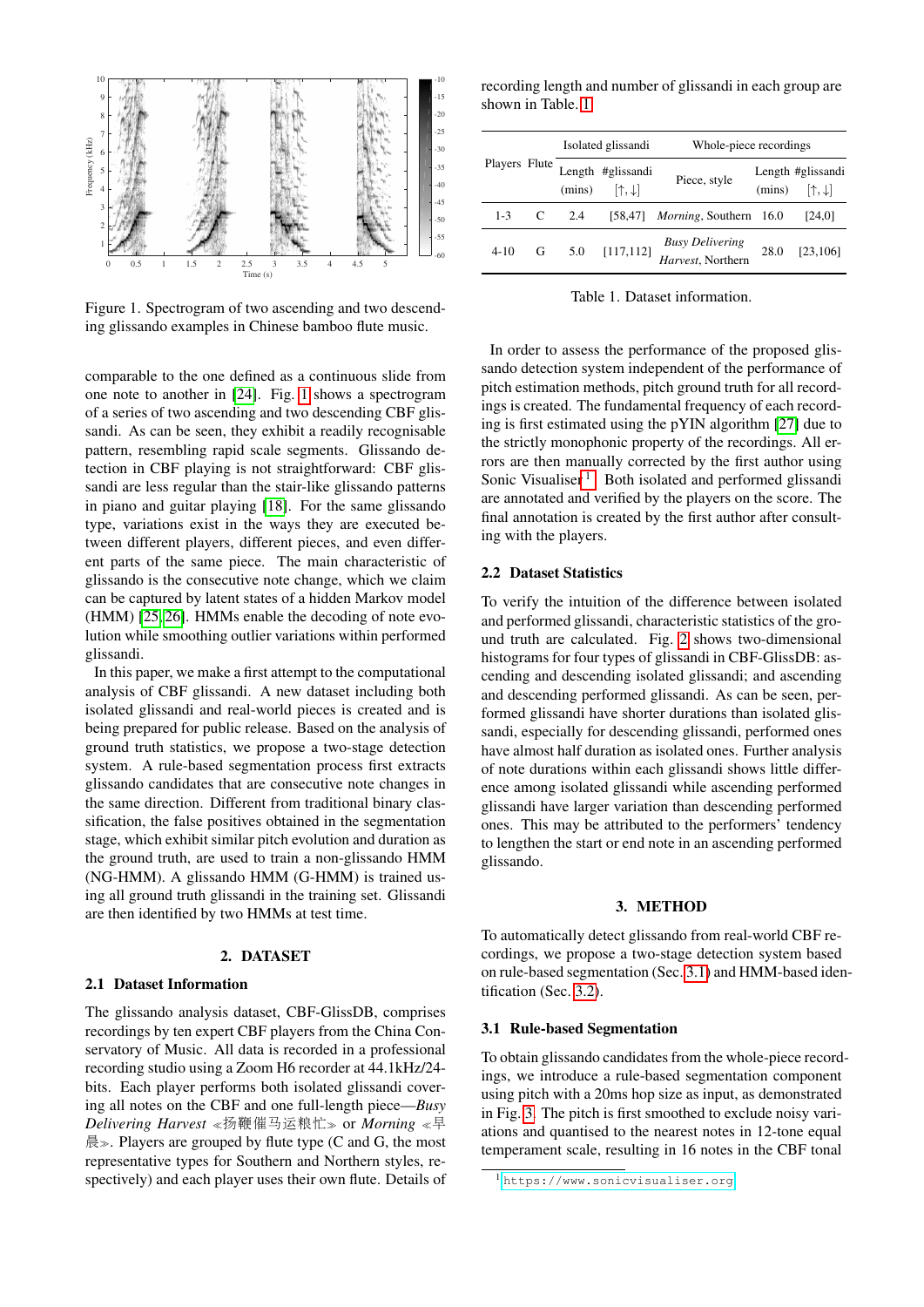<span id="page-2-0"></span>

Figure 2. Duration and note number histograms for four glissando types.

range: G4-A6 for the C flute, and D5-E7 for the G flute (we assume that flute types are known for the current system). Frames with pitch less than 250Hz and waveform amplitude less than -20dB are marked as silence. The sign of note change is extracted to represent note change direction. Consecutive note changes in the same direction are then extracted as glissando candidates, which are further pruned by constraints on note numbers (at least 4 for both ascending and descending glissandi) and duration (at least 0.2s for ascending glissandi and 0.15s for descending glissandi based on the consultations with the professional players).

#### <span id="page-2-1"></span>3.2 HMM-based Identification

#### *3.2.1 Feature Extraction*

Since all glissando candidates (extracted in the previous stage) share similar pitch evolution characteristics, the input to the HMMs must possess sufficient discriminative power to distinguish glissandi from non-glissandi. Considering the pitch discreteness and long duration of glissandi, we use a feature set consisting of both short-term (average pitch change, average intensity, average intensity change) and long-term (note number, note duration, note range) features [\[28,](#page-5-19) [29\]](#page-5-20). All features are statistics (mean and standard deviation) of pitch and intensity with variations on window and hop sizes. Hop size variations range from 10ms to 20ms at intervals of 2ms, while window sizes depend on the glissando direction.

#### (i) Short-term features:

To capture pitch and intensity change, the short-term window varies from 100 to 200ms at intervals of 20ms for the following three features.

– Average pitch change:

$$
\Delta p_i = \frac{1}{w} \sum_{k=1}^{w} \left[ p_i(k) - p_{i-1}(k) \right], \qquad (1)
$$

<span id="page-2-2"></span>

Figure 3. Diagram of rule-based segmentation (AG=ascending glissando; DG=descending glissando).

where  $p_i(k)$  is the k-th pitch value within the window centered at the  $i$ -th time frame, and  $w$  is the window length.

– Average intensity (amplitude in dB scale) [\[7\]](#page-4-7):

$$
I_i = \frac{1}{w} \sum_{k=1}^{w} \left[ 20 \cdot log_{10} A_i(k) \right],
$$
 (2)

where  $A_i(k)$  is the amplitude of the k-th sample within the window centered at the  $i$ -th time frame, and  $I_i$  is average intensity of this window.

- Average intensity change:  $\Delta I_i = I_i I_{i-1}$ .
- (ii) Long-term features:

To capture the discreteness of pitch evolution, notelevel features with long windows are calculated. The window sizes vary from 200 to 400ms at intervals of 50ms for descending glissandi with shorter duration, and from 200 to 600ms at the same intervals for ascending glissandi which have longer duration. The calculation process for one ascending glissando example is shown in Fig. [4.](#page-3-0) With a 400ms window sliding forward, the number of notes  $N$  is 8 (one more than the number of peaks, highlighted by the red circles) and note range (note change between start and end notes)  $R$  equals 7. Note durations  $D$ , which refer to the intervals between two note change peaks, are {80,40,60,40,40,60}ms.

# *3.2.2 HMM-based Identification*

As shown in Fig. [5,](#page-3-1) two HMMs with Gaussian mixture emissions are trained on the training set, with k-means initialisation and iterative parametrisation by the Expectation-Maximization algorithm [\[30\]](#page-5-21). During the training process, model parameters—the number of HMM latent states, number of Gaussian mixture components, and window-hop sizes —are varied and the model with the best performance on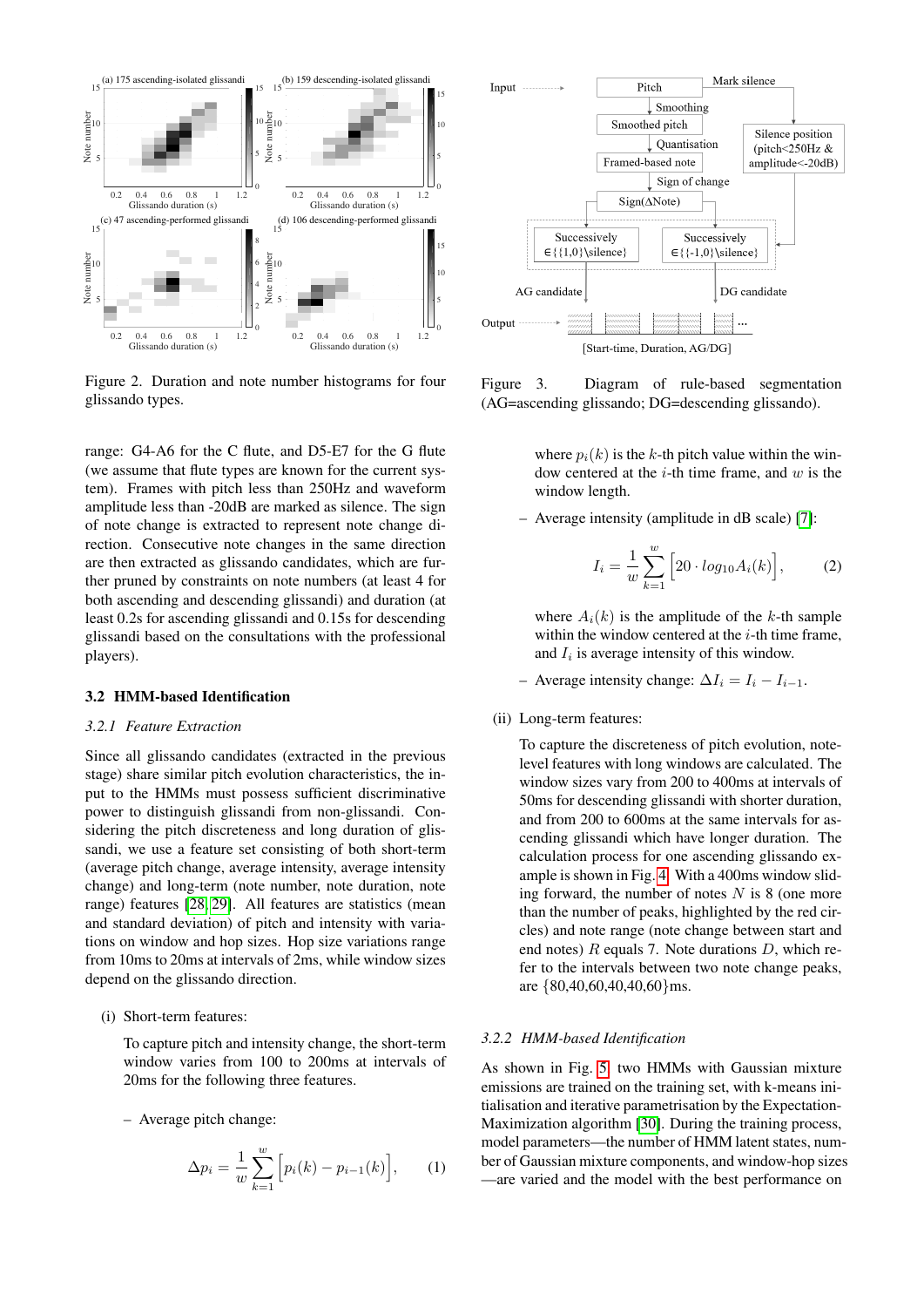<span id="page-3-0"></span>

Figure 4. Long-term feature calculation process based on one example of an ascending glissando.

the validation set is chosen as the final one for testing. The emission used is a Gaussian mixture distribution [\[30\]](#page-5-21):

$$
p(\boldsymbol{x}_i|\boldsymbol{\pi}, \boldsymbol{\mu}, \boldsymbol{\Sigma}) = \sum_{m=1}^M \pi_m \mathcal{N}(\boldsymbol{x}_i|\mu_m, \Sigma_m),
$$
 (3)

where  $x_i$  is the observed feature vector of the *i*-th frame;  $\pi_m$ ,  $\mu_m$  and  $\Sigma_m$  are the prior, mean and covariance of the m-th mixture component; and  $\pi, \mu, \Sigma$  are the model parameters, each of which is an M-dimensional vector corresponding to  $\pi_m$ ,  $\mu_m$ , and  $\Sigma_m$ .

The CBF-GlissDB is subdivided into three subsets, namely, training (all isolated glissandi and 6 whole pieces), validation (2 whole pieces), and test (2 whole pieces). The segmentation stage is applied to whole-piece recordings in all three subsets, but to different ends. For the training set, segmentation serves the purpose of obtaining false positives that are then used to train a NG-HMM. In the validation and test stages, the extracted segments serve as candidates to be assigned glissando (G) or non-glissando (NG) labels by comparing the log-likelihood calculated by the two HMMs. Since the HMMs are applied directly to the candidate segments, the absolute position of glissandi in the pieces does not influence the result. The ten wholepiece recordings are randomly allocated to the training, validation, and test sets in a 6:2:2 ratio at the beginning of experiment. A five-fold cross-validation is then conducted.

## 4. EVALUATION

To investigate the influence of automatic pitch estimation on glissando detection, evaluation of both a semi-automated system (using the pitch ground truth as input) and a fullyautomated system (using pitch automatically estimated by pYIN [\[27\]](#page-5-18) as input) is carried out. Because glissando length ranges approximately from 200 to 1100ms, for each system, frame-based and segment-based evaluations are implemented. The frame size used in frame-based evaluation is 20ms. Segment-based evaluation compares detected glissandi and ground truth in short-time, non-overlapping segments [\[31\]](#page-5-22). A segment length of 100ms is adopted. True positives are segments which have overlaps with both

<span id="page-3-1"></span>

Figure 5. System diagram for glissando detection (G=glissando; NG=non-glissando).

ground truth and detected glissandi; false positives segments overlaps only with detected glissandi; and, false negatives intersect with ground truth only.

# 4.1 Semi-automated System Evaluation

Table [2](#page-3-2) gives the precision, recall, and F-measure results for both ascending and descending glissandi in the semiautomated detection system. As can be seen, the segmentation stage performs a conservative selection of candidate segments with high recall and low precision. The large number of false positives obtained for NG-HMM training benefits the data balance in our system. The better identification performance of ascending glissandi over descending ones can be attributed to their more regular patterns. As can be seen, the identification F-measure increased by approximately 60% as compared to the segmentation Fmeasure, which verifies our intuition that consecutive pitch evolution can be captured by HMMs.

<span id="page-3-2"></span>

| Stage                                                                                                        | Glissando Frame-based $(\%)$ Segment-based $(\%)$<br>direction $\mathcal{P}$ $\mathcal{R}$ $\mathcal{F}$ $\mathcal{P}$ |  |  | $R$ $F$ |  |
|--------------------------------------------------------------------------------------------------------------|------------------------------------------------------------------------------------------------------------------------|--|--|---------|--|
| Rule-based Ascending 3.1 93.4 5.9 3.1 92.8 6.0<br>segmentation Descending 4.9 83.1 9.0 5.1 86.9 9.9          |                                                                                                                        |  |  |         |  |
| HMM-based Ascending 73.4 75.4 73.4 72.0 74.0 72.0<br>Identification Descending 65.4 67.6 63.2 64.4 70.2 64.2 |                                                                                                                        |  |  |         |  |

Table 2. Evaluation results of the semi-automated glissando detection system based on annotated pitch ( $P=precision, R=recall, F=F-measure$ ).

# 4.2 Fully-automated System Evaluation

After verifying the proposed glissando detection method independently, we then use the automatically estimated pit-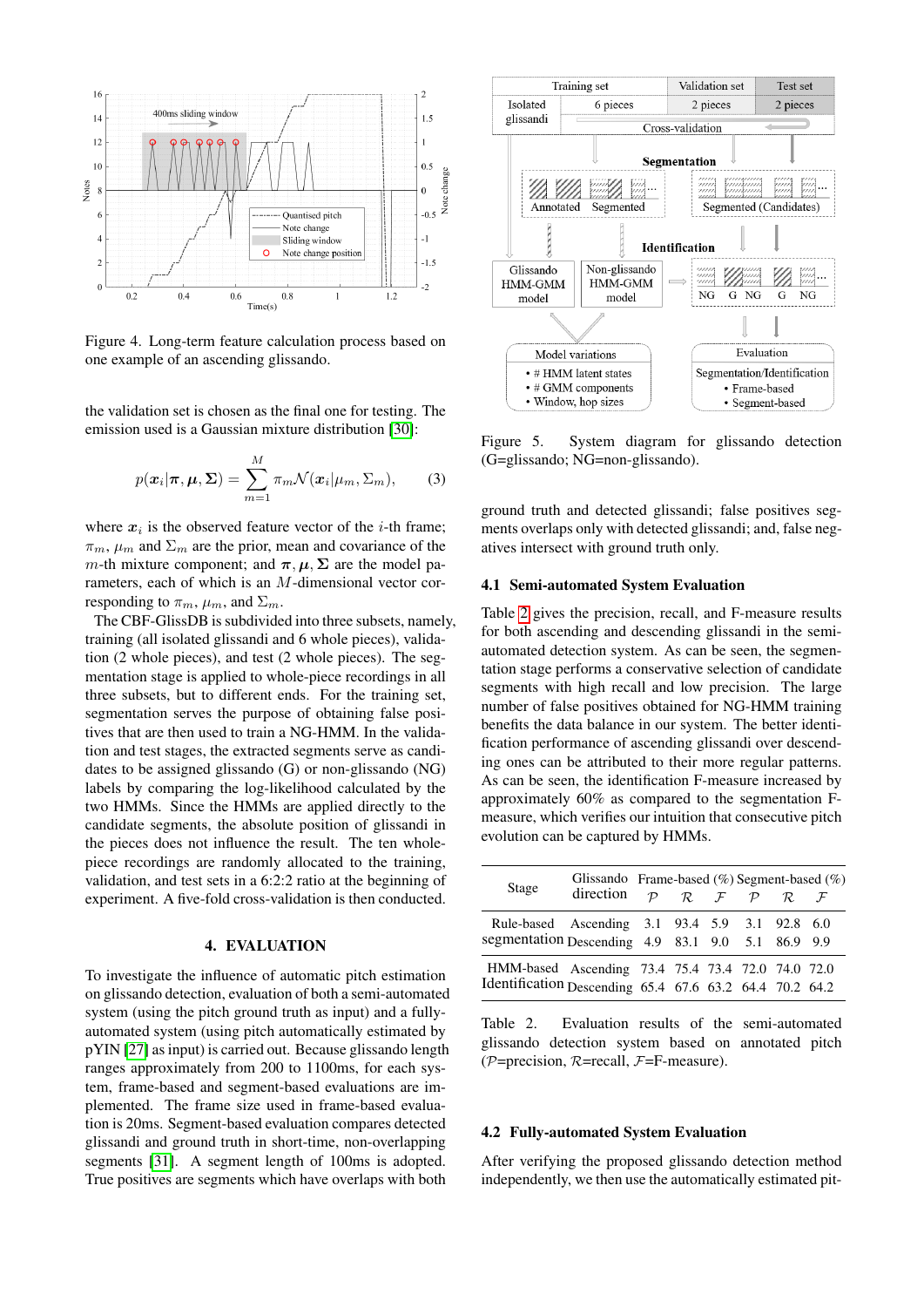ch to evaluate the fully-automated glissando detection system. Due to the influence of breathing, some parts in the CBF recordings have high intensity but no detected pitch. Thus silence cannot be determined only by pitch presence, and we define silence bits as parts having both no pitch and intensity below -20dB. Correctly detected frames are the voiced parts with pitch intervals less than half a semitone between the ground truth and the detected pitch. Pitch estimation accuracy refers to the percentage of correctly detected frames over all voiced frames. Table [3](#page-4-8) shows the estimated pitch result of both whole-piece recordings and ground truth glissando segments within these pieces. The poorer pitch estimation performance on glissando segments shows that pYIN works less well on rapid pitch evolution progressions.

<span id="page-4-8"></span>

| Type            |      | Whole pieces | Glissando segments |                                        |  |  |
|-----------------|------|--------------|--------------------|----------------------------------------|--|--|
|                 |      |              |                    | Southern Northern Ascending Descending |  |  |
| Accuracy $(\%)$ | 80.2 | 79.5         | 72.0               | 74.8                                   |  |  |

Table 3. Pitch estimation accuracy for whole-piece recordings and glissando segments.

The fully-automated glissando detection results are shown in Table [4.](#page-4-9) Considering the pitch evaluation shown above, it is reasonable to expect worse performance when using automatically estimated pitch as input. Pitch is a main discriminative feature in the proposed glissando detection system. The presence of undetected pitches or octave errors within glissandi hinders G-HMM to capture the consecutive note evolution. Thus false positives, which exhibit similar pitch evaluation as the ground truth glissandi and have higher pitch estimation accuracy, may be assigned with G labels. This is verified by the better identification performance on descending glissandi over ascending ones with lower pitch estimation result.

<span id="page-4-9"></span>

| Stage                                                                                                        | Glissando Frame-based $(\%)$ Segment-based $(\%)$<br>direction $p \mathcal{R} \mathcal{F} \mathcal{P} \mathcal{R} \mathcal{F}$ |  |  |  |
|--------------------------------------------------------------------------------------------------------------|--------------------------------------------------------------------------------------------------------------------------------|--|--|--|
| Rule-based Ascending 2.1 84.8 4.1 2.1 86.2 4.4<br>segmentation Descending 3.3 67.3 5.9 3.6 75.0 7.1          |                                                                                                                                |  |  |  |
| HMM-based Ascending 36.4 63.2 44.6 36.8 63.4 45.0<br>identification Descending 58.2 48.4 50.4 58.0 51.8 52.6 |                                                                                                                                |  |  |  |

Table 4. Evaluation results of the fully-automated glissando detection system based on estimated pitch.

### 5. CONCLUSIONS

In this paper, we have described a first attempt at computational analysis of CBF glissandi. HMMs are introduced to decode the consecutive note evolution within glissandi and a two-stage detection system is proposed. Using inputs based only on the statistics of two low-level features pitch and intensity, frame- and segment-based F-measures of 73.4% and 72.0% for ascending glissandi, and 63.2% and 64.2% for descending glissandi, are obtained in a semiautomated detection system, which confirms the feasibility of our method for glissando detection. The poorer performance of the fully-automated system may be attributed to the inaccuracy of pitch estimation since pitch is the main discriminative feature.

Future work will seek to implement other state-of-art pitch estimation methods (for example, CREPE [\[32\]](#page-5-23)) to improve pitch detection accuracy prior to glissando detection. More informative features for glissando description may be explored. Alternative methods for glissando identification will be investigated, such as template-based detection, the spiral scattering transform [\[33\]](#page-5-24), and deep learning, the latter including data augmentation of the collected audio samples. Plans are underway for expansion of the dataset. The analysis will also be expanded to other CBF playing techniques, with the aim to develop a systematic methodology for CBF playing technique detection.

# 6. REFERENCES

- <span id="page-4-0"></span>[1] E. Benetos, S. Dixon, D. Giannoulis, H. Kirchhoff, and A. Klapuri, "Automatic music transcription: challenges and future directions," *Journal of Intelligent Information Systems*, vol. 41, no. 3, pp. 407–434, 2013.
- <span id="page-4-1"></span>[2] Y. Han and K. Lee, "Hierarchical approach to detect common mistakes of beginner flute players," in *International Society for Music Information Retrieval Conference (ISMIR)*, 2014, pp. 77–82.
- <span id="page-4-2"></span>[3] G. E. Hall, H. Ezzaidi, M. Bahoura, and C. Volat, "Classification of pizzicato and sustained articulations," in *European Signal Processing Conference (EUSIPCO)*, 2013, pp. 1–5.
- <span id="page-4-3"></span>[4] V. Lostanlen, J. Andén, and M. Lagrange, "Extended playing techniques: the next milestone in musical instrument recognition," in *5th International Conference on Digital Libraries for Musicology*, 2018.
- <span id="page-4-4"></span>[5] L. Yang, "Computational modelling and analysis of vibrato and portamento in expressive music performance," Ph.D. dissertation, Queen Mary University of London, 2017.
- <span id="page-4-5"></span>[6] J. Abeßer, H. Lukashevich, and G. Schuller, "Featurebased extraction of plucking and expression styles of the electric bass guitar," in *IEEE International Conference on Acoustics, Speech and Signal Processing (ICASSP)*, 2010, pp. 2290–2293.
- <span id="page-4-7"></span>[7] J. Abeßer and G. Schuller, "Instrument-centered music transcription of solo bass guitar recordings," *IEEE/ACM Transactions on Audio, Speech and Language Processing*, vol. 25, no. 9, pp. 1741–1750, 2017.
- <span id="page-4-6"></span>[8] L. Su, L. F. Yu, and Y. H. Yang, "Sparse cepstral and phase cdes for guitar playing technique classification," in *International Society for Music Information Retrieval Conference (ISMIR)*, 2014, pp. 9–14.